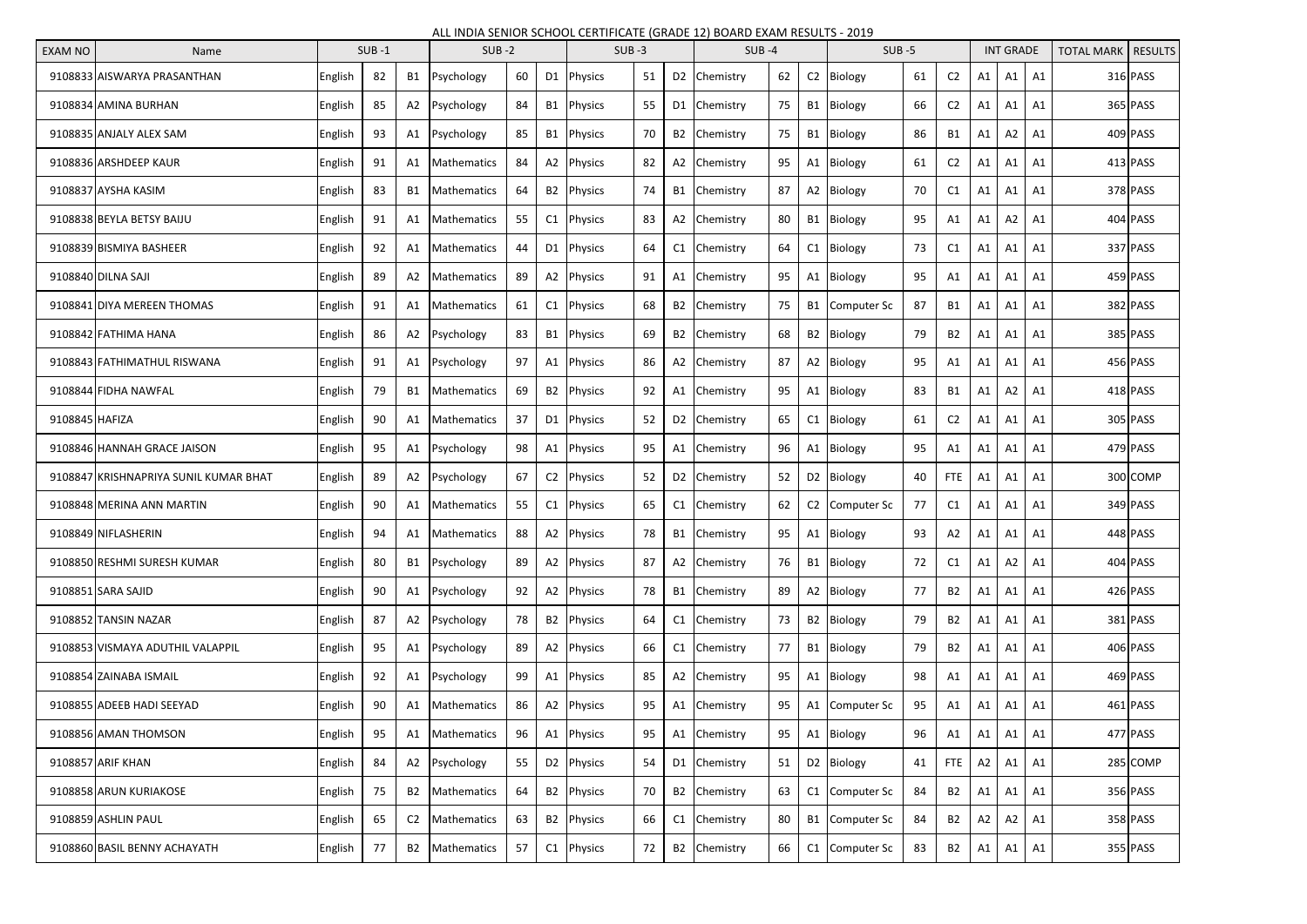## ALL INDIA SENIOR SCHOOL CERTIFICATE (GRADE 12) BOARD EXAM RESULTS - 2019

| <b>EXAM NO</b> | Name                                  | $SUB -1$ |    |                | $SUB -2$           |    |                | $SUB -3$                   |    |    | $SUB -4$                 |    |                | $SUB -5$       |    |                | <b>INT GRADE</b> |      |      | <b>TOTAL MARK</b> | <b>RESULTS</b> |
|----------------|---------------------------------------|----------|----|----------------|--------------------|----|----------------|----------------------------|----|----|--------------------------|----|----------------|----------------|----|----------------|------------------|------|------|-------------------|----------------|
|                | 9108861 BHAWANDEEP SINGH              | English  | 69 | C1             | <b>Mathematics</b> | 66 | <b>B2</b>      | Physics                    | 77 |    | B1 Chemistry             | 77 |                | B1 Computer Sc | 81 | <b>B2</b>      | A1               | A1   | A1   |                   | 370 PASS       |
|                | 9108862 S R HARISH                    | English  | 85 | A2             | Mathematics        | 38 | D1             | Physics                    | 63 | C2 | Chemistry                | 70 | B <sub>2</sub> | Biology        | 58 | D1             | А2               | Α1   | A2   |                   | 314 PASS       |
|                | 9108863 JUSTIN JACOB                  | English  | 91 | A1             | <b>Mathematics</b> | 75 | <b>B1</b>      | Physics                    | 86 |    | A2 Chemistry             | 72 | B <sub>2</sub> | Computer Sc    | 88 | <b>B1</b>      | Α1               | Α1   | A1   |                   | 412 PASS       |
|                | 9108864 MOHAMMED AHSANUL ALAM         | English  | 76 | B <sub>2</sub> | Psychology         | 61 | D <sub>1</sub> | <b>Physics</b>             | 52 |    | D <sub>2</sub> Chemistry | 52 |                | D2 Biology     | 64 | C <sub>2</sub> | A1               | A2.  | A1   |                   | 305 PASS       |
|                | 9108865 MOHAMMED JUNED ALAM           | English  | 81 | B1             | Mathematics        | 55 | C1             | Physics                    | 67 |    | C1 Chemistry             | 69 | B2             | Computer Sc    | 78 | C <sub>1</sub> | A <sub>1</sub>   | Α1   | A1   |                   | 350 PASS       |
|                | 9108866 MOHAMMED ABDUR RAHMAN         | English  | 86 | A <sub>2</sub> | <b>Mathematics</b> | 49 | C <sub>2</sub> | Physics                    | 55 |    | D1 Chemistry             | 72 | <b>B2</b>      | Computer Sc    | 80 | C <sub>1</sub> | A1               | Α1   | A1   |                   | 342 PASS       |
|                | 9108867 MOHAMMED BIN ABDUR RUB ZUBEDI | English  | 75 | B2             | <b>Mathematics</b> | 49 | C <sub>2</sub> | <b>Physics</b>             | 74 |    | B1 Chemistry             | 76 | <b>B1</b>      | Biology        | 70 | C1             | A1               | Α1   | A1   |                   | 344 PASS       |
|                | 9108868 MOHAMMED FIRDOUSE             | English  | 80 | B1             | Psychology         | 52 | D <sub>2</sub> | Physics                    | 53 | D1 | Chemistry                | 52 | D <sub>2</sub> | Biology        | 38 | FTE            | А2               | Α1   | A2   |                   | 275 COMP       |
|                | 9108869 MOHAMMED HASHIR THEKKUMPURAM  | English  | 86 | A <sub>2</sub> | Mathematics        | 63 | <b>B2</b>      | Physics                    | 72 | B2 | Chemistry                | 70 | B <sub>2</sub> | Computer Sc    | 92 | A2             | Α1               | Α1   | A1   |                   | 383 PASS       |
|                | 9108870 NEERAJ BASIL                  | English  | 75 | B2             | Psychology         | 53 | D <sub>2</sub> | Physics                    | 56 | D1 | <b>Chemistry</b>         | 53 | D <sub>1</sub> | Biology        | 53 | D <sub>2</sub> | A1               | A1   | - A1 |                   | 290 PASS       |
|                | 9108871 NIZAM AJMAL NAJEEB            | English  | 85 | A2             | Mathematics        | 90 | A2             | Physics                    | 93 |    | A1 Chemistry             | 92 | A1             | Biology        | 89 | A2             | A <sub>1</sub>   | Α1   | A1   |                   | 449 PASS       |
|                | 9108872 NYLE JOY KANNAMTHADAM         | English  | 85 | A2             | Psychology         | 74 | C <sub>1</sub> | <b>Physics</b>             | 68 |    | B2 Chemistry             | 71 | <b>B2</b>      | Biology        | 76 | <b>B2</b>      | Α1               | Α1   | Α1   |                   | 374 PASS       |
|                | 9108873 SHAUN PAULOSE KURUNGAZHIKOTTU | English  | 75 | B <sub>2</sub> | Mathematics        | 82 | <b>B1</b>      | Physics                    | 82 |    | A2 Chemistry             | 71 | <b>B2</b>      | Computer Sc    | 93 | A2             | A1               | A1   | A1   |                   | 403 PASS       |
|                | 9108874 AIZZA FATHIMA                 | English  | 86 | A2             | <b>Economics</b>   | 68 | <b>B2</b>      | <b>Business St</b>         | 70 | B2 | Accountancy              | 56 | C1             | Marketing      | 99 | A1             | Α1               | А2   | A1   |                   | 379 PASS       |
|                | 9108875 ANASWARA VINOD KUMAR          | English  | 91 | A1             | <b>Economics</b>   | 88 | A2             | <b>Business St</b>         | 92 |    | A1 Accountancy           | 83 |                | A2 Marketing   | 98 | A2             | A1               | Α1   | A1   |                   | 452 PASS       |
|                | 9108876 ASHLEY MARIAM JOHN            | English  | 87 | A2             | <b>Economics</b>   | 93 |                | A2 Business St             | 93 |    | A1 Accountancy           | 60 |                | B2 Marketing   | 98 | A2             | A1               | A1   | A1   |                   | 431 PASS       |
|                | 9108877 AYSHA ALI                     | English  | 91 |                | A1 Psychology      | 60 |                | D1 Business St             | 64 |    | C1 Accountancy           | 47 |                | D1 Marketing   | 94 | B2             | A1               | A2 I | A1   |                   | 356 PASS       |
|                | 9108878 CANDICE JOVITO FERNANDES      | English  | 95 | A1             | Economics          | 96 | A1             | <b>Business St</b>         | 95 |    | A1 Accountancy           | 86 |                | A2 Marketing   | 99 | A1             | A1               | A1   | A1   |                   | 471 PASS       |
|                | 9108879 ELAESHA SUNNY                 | English  | 84 | A2             | Psychology         | 55 |                | D <sub>2</sub> Business St | 66 |    | C1 Accountancy           | 49 |                | D1 Marketing   | 90 | C1             | A1               | A2   | A1   |                   | 344 PASS       |
|                | 9108880 HAFSA BANU                    | English  | 85 | A2             | Economics          | 71 |                | B <sub>2</sub> Business St | 63 |    | C1 Accountancy           | 61 |                | B2 Marketing   | 86 | C <sub>2</sub> | Α1               | A1   | A1   |                   | 366 PASS       |
|                | 9108881 ISRA ABDUL MUNEEM QUAZI       | English  | 87 | A2             | Psychology         | 73 | C1             | <b>Business St</b>         | 88 |    | A2 Accountancy           | 55 |                | C1 Marketing   | 94 | <b>B2</b>      | A1               | A2   | A1   |                   | 397 PASS       |
|                | 9108882 JANVI RAJESH ASNANI           | English  | 85 | A2             | Economics          | 93 |                | A2 Business St             | 95 |    | A1 Accountancy           | 85 |                | A2 Marketing   | 96 | <b>B1</b>      | A1               | A1   | A1   |                   | 454 PASS       |
|                | 9108883 KAVITHA MOHAN P V             | English  | 93 | A1             | Economics          | 86 |                | A2 Business St             | 78 |    | B1 Accountancy           | 65 |                | B2 Marketing   | 98 | A2             | A1               | A1   | A1   |                   | 420 PASS       |
|                | 9108884 RANA BASHEER PARAMBIL         | English  | 93 | A1             | Economics          | 67 | C1             | <b>Business St</b>         | 76 |    | B1 Accountancy           | 46 |                | D1 Marketing   | 86 | C <sub>2</sub> | A1               | Α1   | A1   |                   | 368 PASS       |
|                | 9108885 SAFA ABDUL AZIZ BAWAZEER      | English  | 81 | <b>B1</b>      | Economics          | 92 |                | A2 Business St             | 93 |    | A1 Accountancy           | 64 |                | B2 Marketing   | 91 | C1             | A1               | A1   | A1   |                   | 421 PASS       |
|                | 9108886 STENCY STANLY                 | English  | 91 | A1             | <b>Economics</b>   | 83 |                | B1 Business St             | 80 |    | B1 Accountancy           | 82 |                | A2 Marketing   | 95 | <b>B1</b>      | Α1               | A1   | A1   |                   | 431 PASS       |
|                | 9108887 TAZNIM AKTER                  | English  | 81 | <b>B1</b>      | Economics          | 52 | D <sub>1</sub> | <b>Business St</b>         | 69 |    | B2 Accountancy           | 49 |                | D1 Marketing   | 89 | C1             | A1               | A2   | A1   |                   | 340 PASS       |
|                | 9108888 ADISH DILKUMAR                | English  | 57 | D1             | Economics          | 63 | C1             | <b>Business St</b>         | 50 |    | D1 Accountancy           | 52 |                | C2 Marketing   | 81 | D1             | A1               | A1   | A1   |                   | 303 PASS       |